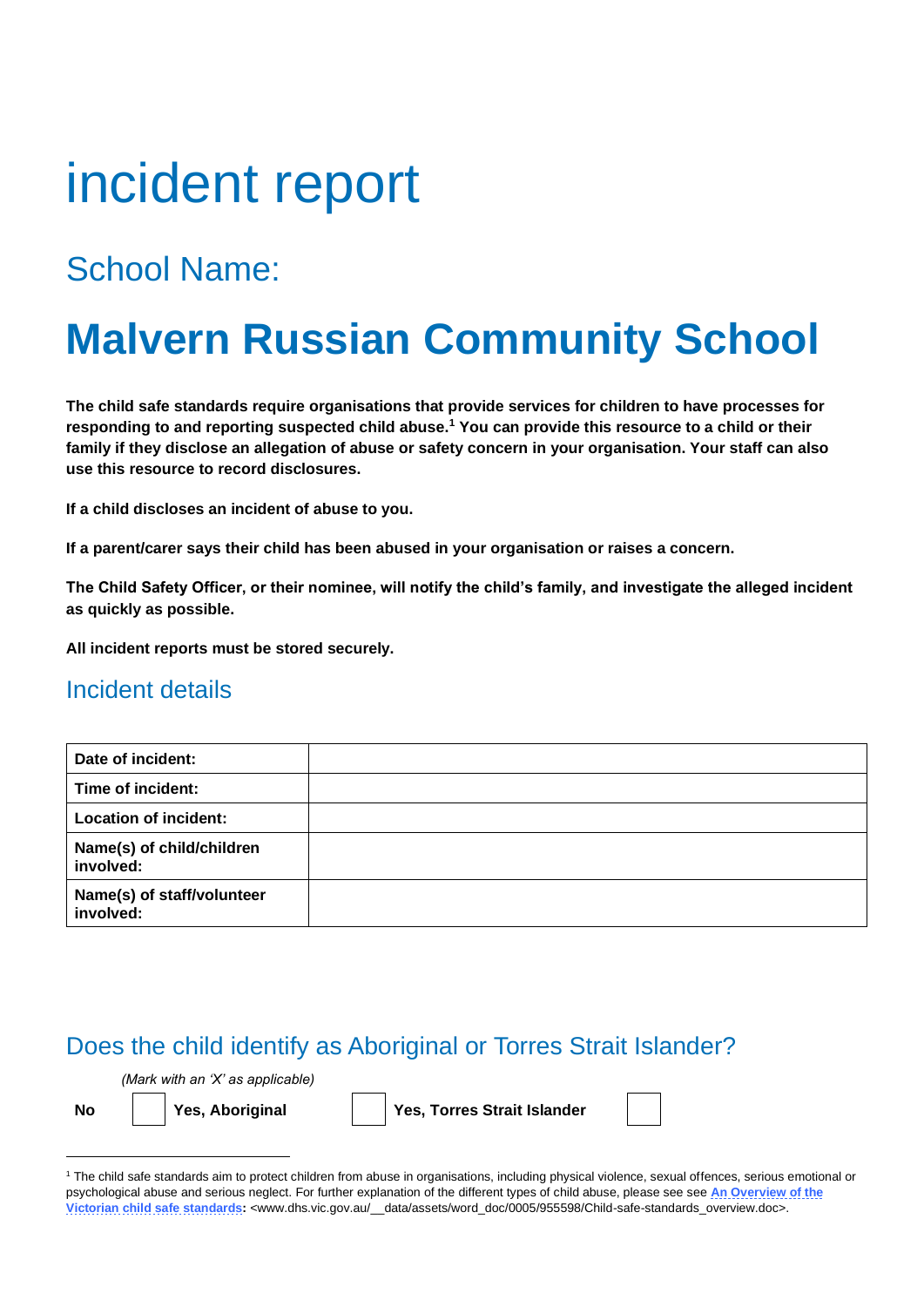## Please categorise the incident

### Child/ren Details:

| Name of child/ren:          |  |
|-----------------------------|--|
| Year level or age if known: |  |
| Gender:                     |  |
| Other relevant information: |  |
| Designation of a state that |  |

#### Reporter's details:

| Name:                             |  |
|-----------------------------------|--|
| <b>Contact details:</b>           |  |
| <b>Relationship to child/ren:</b> |  |

## Please describe the incident

| When did it take place?  |  |
|--------------------------|--|
|                          |  |
| Who was involved?        |  |
| What did you see?        |  |
| <b>Other information</b> |  |
|                          |  |

#### Office use:

| Date incident report received:  |  |
|---------------------------------|--|
| Staff member managing incident: |  |
| Follow-up date:                 |  |